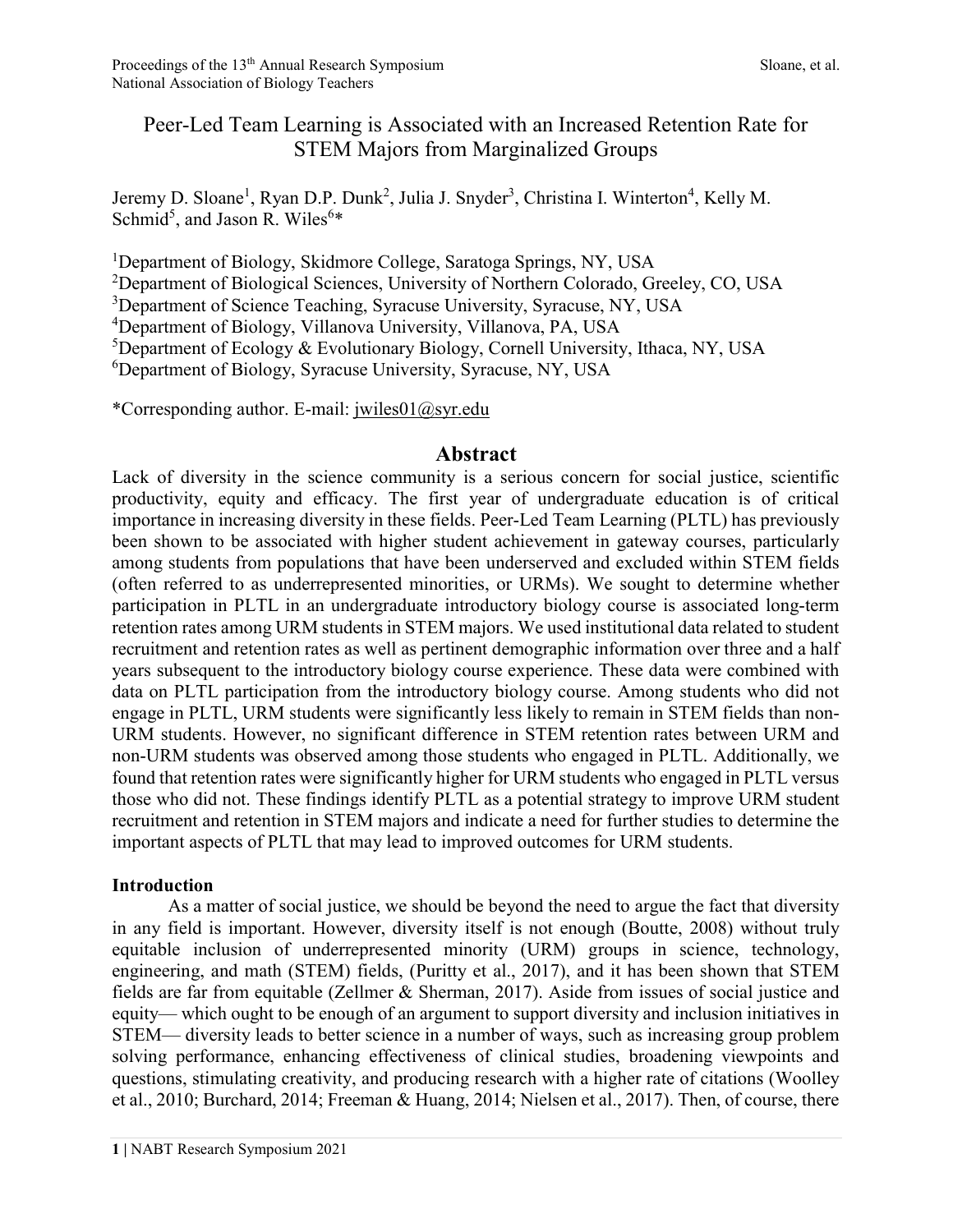are arguments for the importance of diversity in STEM fields from economic and workforce concerns. In 2012, the President's Council of Advisors on Science and Technology (PCAST) released a report detailing the need for one million more college STEM graduates than expected in the subsequent decade (Olson & Riordan, 2012), in part because the proportion of college graduates completing a STEM degree had fallen for years (Olson & Riordan, 2012; HERI, 2010; Graham et al., 2013). Additionally, the National Academy of Sciences has identified minority participation in STEM as a national priority, as diversity among participants in STEM fields is necessary to ensure innovation, among other benefits, and to grow a strong and talented science and technology workforce (Committee on Underrepresented Groups and the Expansion of the Science and Engineering Workforce Pipeline, 2011). There is, and has been, a dire need to increase representation of the "underrepresented majority"—women of any ethnicity and others who are included in URM groups—who constitute 70% of all college graduates but only 45% of STEM graduates (Olson & Riordan, 2012).

 The first two years of college are critical for STEM persistence. (HERI, 2010; Graham et al., 2013; Committee on Underrepresented Groups and the Expansion of the Science and Engineering Workforce Pipeline, 2011; Griffith, 2010). Many students who leave STEM majors do so after taking introductory courses (Ost, 2010; Rask, 2010), and even high-achieving students often cite uninspiring introductory courses as a reason for switching majors (Thiry et al., 1997, p.444). The PCAST report (Olson & Riordan, 2012) identified three main aspects of student experience that affect persistence in STEM: intellectual engagement and achievement, motivation, and identification with a STEM field. It also emphasized the need to adopt teaching strategies that promote active learning, which can improve these facets of students' experiences with STEM as well as enhance student retention and academic achievement (Braxton et al., 2000; Finn & Campisi, 2015).

 Active learning approaches have been shown to improve student learning and reduce failure rates across all STEM disciplines and class sizes (Freeman et al., 2014). Peer-led Team Learning (PLTL) is an active learning approach that appears to provide much of what PCAST deems necessary to increase student persistence in STEM, including opportunities for intellectual engagement and achievement. PLTL employs experienced undergraduates as peer leaders who facilitate small-group workshops, which the students attend in addition to or in place of traditional lectures. During PLTL workshops, students work collaboratively on problem sets with their peers and the peer leader. The peer leaders themselves have already taken and been successful in the course, and they are trained to facilitate discussions and guide students to their own answers without "teaching" content (Tien et al., 2002). These workshops promote active learning and student engagement since the students must arrive at the answers to the problem sets themselves.

Active learning techniques like PLTL have been associated with improved achievement (Freeman et al., 2014; Gafney, 2001; Alger & Bahi, 2004; Snyder, Carter & Wiles, 2015), and achievement in "gatekeeper courses" is closely tied to persistence in STEM (Toven-Lindsey et al., 2015). Regrettably, URM students in many institutions tend to receive significantly lower grades in STEM courses than non-URM students (Rath et al., 2007). However, we have previously demonstrated that, while all groups benefit from participation in PLTL, URM students in particular earn markedly higher grades in introductory biology courses when they engage in PLTL (Snyder, Sloane, Dunk, & Wiles, 2016).

 There is also evidence that active learning instructional strategies can impact students' motivation to persist in STEM. Active learning courses have positive impacts on students' motivation and intention to register for STEM courses (Esmaeili & Eydgahi, 2014). Additionally,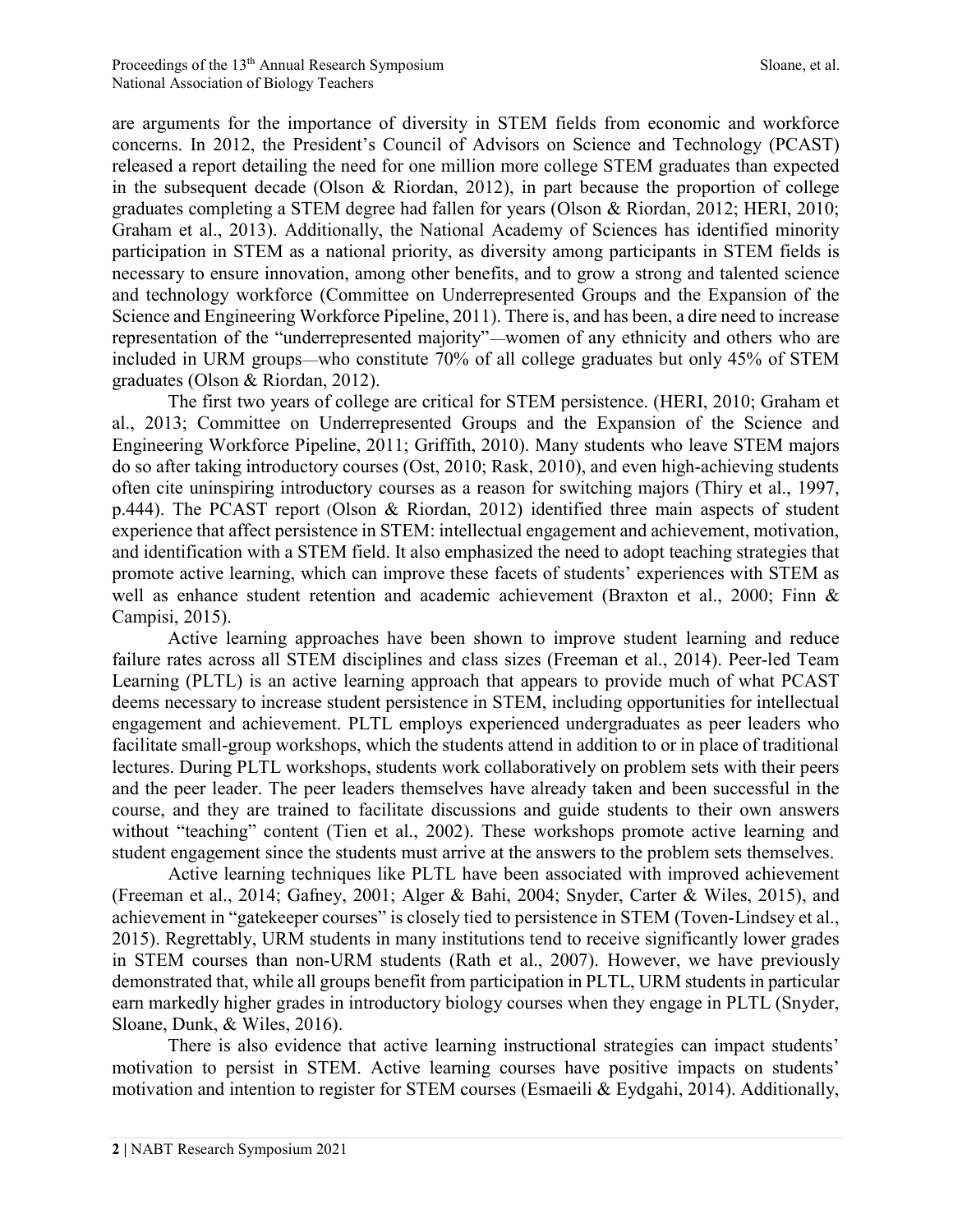providing students with role models in STEM – which is closely tied to motivation (Olson  $\&$ Riordan, 2012; Fuesting & Diekman, 2017) – can influence both recruitment and retention in STEM (Drury, et al., 2011; Shin et al., 2016). PLTL provides opportunities for underrepresented students to interact with peers in a welcoming environment, which can increase sense of belonging (Thiry et al., 1997, p. 444), which has also been associated with motivation to persist and advance in STEM disciplines (Good et al., 2012). Given that PLTL involves active learning, group interactions, and the presence of potential role models, it may influence student motivation to persist in STEM.

 The third aspect of student experience that the PCAST report asserted as an influence on persistence in STEM is identification with a STEM field (Olson & Riordan, 2012; Espinosa, 2011). Palmer, et al. found that peer group support was one of the most important factors influencing URM student retention and persistence in STEM (2011). The PLTL model provides opportunities for students to work collaboratively with one another on a regular basis under the guidance of a peer leader and to feel included in the STEM community, providing the students with opportunities to develop their STEM identity.

 In summary, because PLTL is active in nature, offers role models, and encourages group interactions, it appears to satisfy what the PCAST report prescribed toward increasing student persistence in STEM. Moreover, exposure to supportive peers has been shown to contribute to the persistence of students during their first year in STEM fields (Packard et al., 2011). We therefore expected that offering PLTL in an introductory biology course could be an effective intervention at a pivotal point when many students are known to drop out of STEM majors (Snyder et al., 2015). Hence, we predicted that PLTL would have a positive influence on recruitment and retention in STEM for students overall, but also that there might be particular recruitment and retention benefits for members of URM groups who tend to drop out of STEM majors at higher-than-average rates and may have more trouble identifying with STEM in the context of traditional, lecture-based courses (Brown et al., 2016; Brown et al., 2015).

#### Methods

Peer-led Team Learning was offered during the second semester of the introductory biology course required for majors in the life sciences and related fields at a large, private university in the American northeast. Details on our PLTL implementation have been previously published and are freely available (Snyder et al., 2015; Snyder et al., 2016; Snyder & Wiles 2015); briefly, 90-minute PLTL sessions were offered weekly wherein students worked collaboratively, facilitated by a peer leader, on prescribed problem sets based on the course content topics. Three and a half years later, institutional data for students ( $N = 358$ , demographic details as published by Snyder, et al., 2016) were collected, including data on prior achievement, declared ethnicities, and declared majors throughout their academic careers. We compared students who participated in PLTL versus those who did not and found no statistical difference in prior achievement (measured as biology course grades from the fall semester, high school grade point average, or total SAT scores) between students who participated in PLTL versus those who did not (Snyder et al., 2015; Snyder et al., 2016). For the purposes of this study, which was funded by a National Science Foundation (NSF) S-STEM grant, majors listed by the NSF as an S-STEM-eligible discipline (2021) were considered to be STEM majors. Students were considered "recruited" into STEM if they had not declared a STEM major upon matriculation to the university and subsequently declared a STEM major between the introductory biology course experience and the time of final data collection. We considered students to have been "retained" in STEM if they ever declared a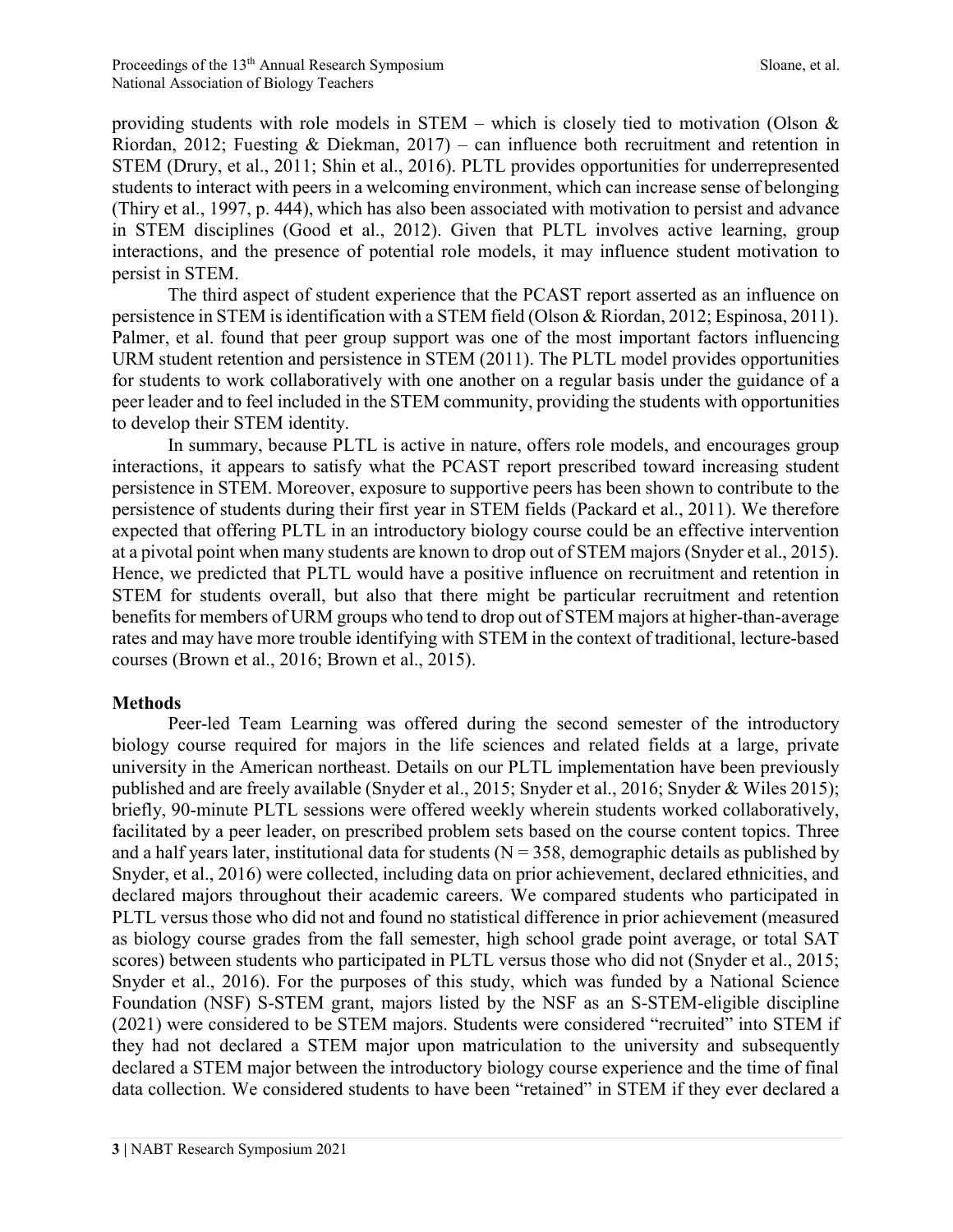STEM major and had remained in a STEM major or had graduated with a degree in a STEM field at the time of final data collection.

Pearson's chi-square tests of independence were utilized to examine: (1) whether differences in STEM recruitment and retention rates existed between URM and non-URM students who did not participate in PLTL; (2) whether differences in STEM recruitment and retention rates existed between URM and non-URM students who participated in the PLTL model; and (3) whether participation in PLTL was associated with increased STEM recruitment and retention rates for either URM or non-URM students. We report here the uncorrected Pearson chi-square values, but when Yates' correction was applied to all tests it did not change the significance level of any of the tests.

This research was conducted according to a protocol approved by the Institutional Review Board of the Syracuse University Office of Research Integrity and Protections (IRB# 14-313).

#### Results

Recruitment

 URM students who did not engage in PLTL were significantly less likely to be recruited into STEM fields when compared to their non-URM counterparts ( $\chi^2$  = 5.415, df = 1, N = 168, p = .020). There was no significant difference in STEM recruitment rates between URM and non-URM students among those who engaged in PLTL ( $\chi^2$  = 1.293, df = 1, N = 92, p = .256). Retention

 As shown in Figure 1, URM students who did not engage in PLTL were significantly less likely to remain in STEM fields than their non-URM counterparts ( $\chi^2$  = 6.324, df = 1, N = 95, p = .012). There was no significant difference in STEM retention rates between URM and non-URM students among those who engaged in PLTL ( $\chi^2$  = .135, df = 1, N = 53, p = .713). Additionally, URM students who engaged in PLTL were significantly more likely to remain in STEM majors than those who did not ( $\chi^2 = 6.472$ , df = 1, N = 32, p = .011).



Fig 1. Retention in STEM majors for URM and non-URM students with and without PLTL. Retention in STEM majors for URM and non-URM students with and without PLTL. Percent of students retained in STEM majors. Error bars represent +/- standard error of percent. Asterisks display significance of chisquare tests at  $p<0.05$ .

#### **Discussion**

The results indicate that, without PLTL, URM students were significantly less likely than non-URM students to be recruited into STEM majors over the following three-and-a-half years or to have remained in or completed STEM majors at the end of that time. However, if the students participated in PLTL, no statistically significant differences in STEM major recruitment or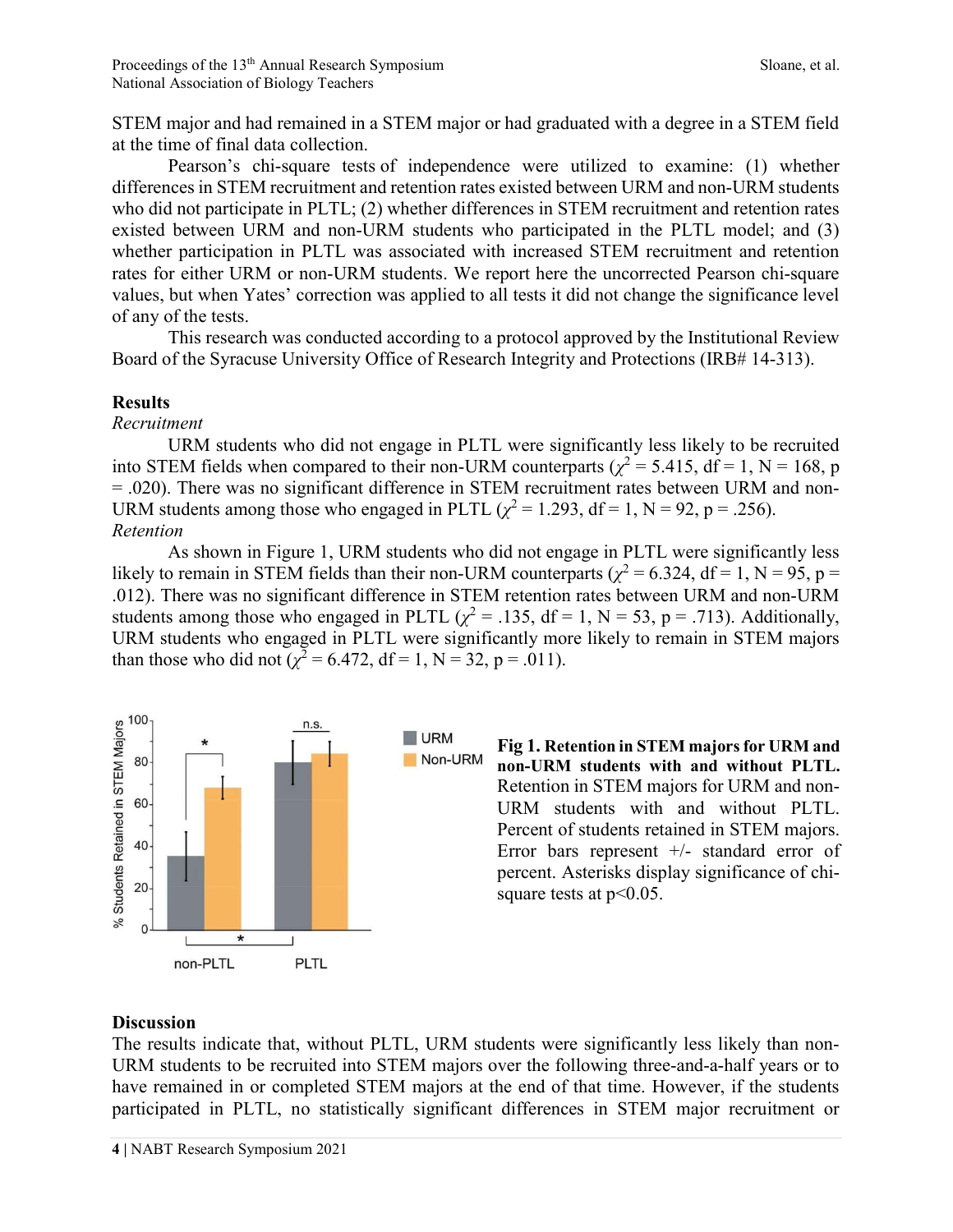retention rates were observed between URM and non-URM students. Moreover, PLTL participation was associated with a significant increase in URM student retention in STEM majors.

There are many reasons to expect that participation in PLTL itself could have such an impact. As a pedagogical approach that promotes active participation, PLTL provides students an opportunity to construct meaning of the course material on their own terms through social interaction with peers. This is associated with increased long-term recall of course material, which leads to higher grades in the course (Gafney, 2001). Higher grades have also been found in previous studies to be linked to improvements in students' self-efficacy (Wilkie, 2003; Ballen et al., 2017). Using traditional instructional practices, URM students have historically seen higher failure rates than non-URM students in STEM courses at many institutions (Rath et al., 2007), and PLTL has been associated with improved grades for all student groups, particularly URM students (Snyder et al., 2016). If self-efficacy is associated with student achievement in STEM, student achievement in STEM is associated with student persistence in STEM (Felder et al., 1998), and PLTL increases grades preferentially for URM students in STEM courses (Snyder et al., 2016), then differential growth in self-efficacy between URM and non-URM groups may be responsible in some part for the particular benefit of PLTL on URM STEM retention. That is, the higher grades earned by URM students who engage in PLTL, as well as subsequent increases in recruitment and retention may be related to increases in self-efficacy to levels that match or exceed their historically well-represented peers. Future research should attempt to directly measure the effects of PLTL on self-efficacy in association with these other variables to test this hypothesis.

While achievement and self-efficacy are certainly part of the recruitment and retention equation, students are not likely to choose a major or persist in a field if they have no sense of belonging in these programs and communities. Even if students are confident in their abilities and earn high marks in introductory courses, they still may not choose to join or stay in a field if they do not feel welcome, valued, and engaged in its community. This is at the root of efforts that go beyond diversity and into authentic inclusion. As Wilson et al. (2015) found in a study across several institutions, a sense of belonging is of central importance in the undergraduate STEM experience, and belonging is fostered by academic, behavioral, and emotional engagement. They conclude that highly contextualized connections to peers are of critical importance in establishing and sustaining such engagement. PLTL does provide opportunities to build connections with peers, which positions it well as a potential way to generate feelings of belonging, perhaps particularly among students who may not initially identify with STEM fields.

It has been documented that URM students often struggle with identification with STEM (Hazari et al., 2013), and that this is often a reason that they leave STEM fields (Wilson et al., 2015). African-American students who attend historically black colleges and universities are more likely to major in STEM than those at predominantly white institutions (Hurtado et al., 2010), and this may be due to the greater likelihood of instructors or other students serving as STEM role models. PLTL offers potential role models to students in the form of peer leaders, who are likely closer to them in age, experience, and other aspects of identity than a professor might be. In particular, peer leaders are thought to be effective as workshop facilitators and role models because they are closer to the students' "zones of proximal development" (Ormrod & Jones, 2018, p.216) and may have reasoning patterns more similar to the students than a typical graduate teaching assistant or professor (Gafney, 2001). Indeed research has shown that students who identify with their peer leaders and view them as role models tend to have better learning outcomes than those who do not similarly connect with their peer leaders (Winterton et al., 2020).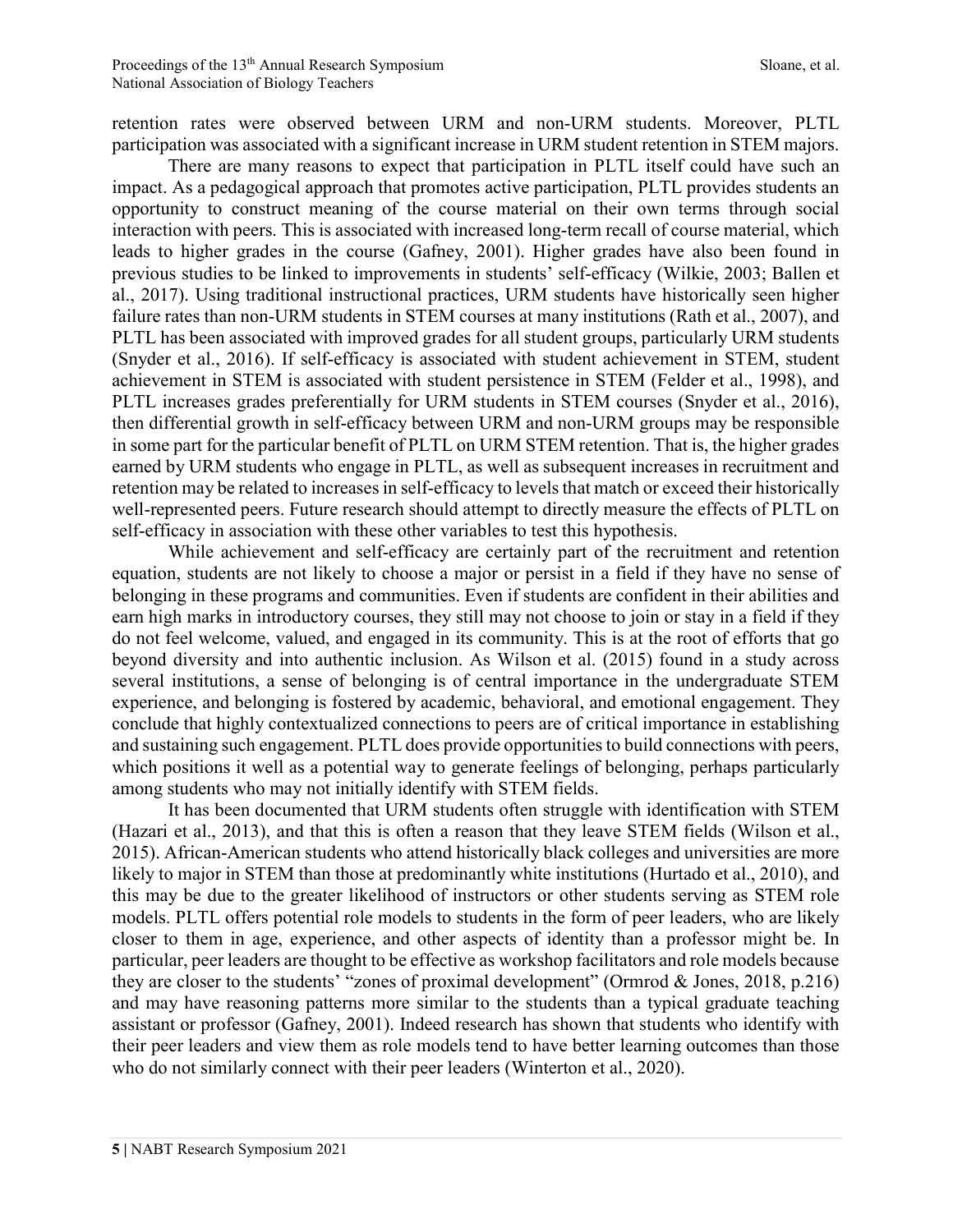## Conclusion

Previously, we showed that participation in Peer-Led Team Learning had a significant positive impact on URM student achievement in an introductory biology course (Esmaeili & Eydgahi, 2014). Here, perhaps more importantly, we have described the potential the downstream effects of the PLTL experience and associated higher achievement in the gateway courses. For URM students, engagement in PLTL in a first-year biology course is associated with retention in a STEM field more than three years after their PLTL experience. Further, engaging in PLTL is associated with a reduction in the recruitment gap between URM and non-URM students such. These results indicate the lasting positive impact that engagement in PLTL may have for URM students and indicate a need for further studies to determine the important aspects of PLTL that may lead to improved outcomes for URM students. Moreover, they contribute to a growing body of evidence positioning PLTL as a strategy that may help to promote inclusion and close the equity gap in STEM fields.

### Acknowledgments

This research was supported by a grant from the National Science Foundation (#1352740). The authors would like to thank Beverly Werner for assistance in the coordination of participant activities and her technical skill in data organization, Sarah Hall for assistance with figure editing, and Isabella Cannon and Mia Pepi for their helpful comments on the manuscript.

### References

- Alger, T. D., & Bahi, S. (2004). An experiment in improving scores on ACS course- specific examinations at Southern Utah University. Progressions: Peer-Led Team Learning, 5(2), 7– 10. https://doi.org/10.1021/ED085P990
- Ballen, C. J., Wieman, C., Salehi, S., Searle, J. B., and & Zamudio, K. R. (2017). Enhancing diversity in undergraduate science: Self-efficacy drives performance gains with active learning. CBE Life Science Education,16(4). https://doi.org/10.1187/cbe.16-12-0344
- Boutte, G. S. (2008). Beyond the illusion of diversity: How early childhood teachers can promote social justice. The Social Studies, 99(4), 165–173. http://dx.doi.org/10.3200/TSSS.99.4.165-173
- Braxton, J. M., Milem, J. F., & Sullivan, A. S. (2000). The influence of active learning on the college student departure process: Toward a revision of Tinto's theory. The Journal of Higher Education, 71(5), 569–90. https://doi.org/10.2307/2649260.
- Brown, B. A., Henderson, J. B., Gray, S., Donovan, B. Sullivan, S., Patterson, A. & Waggstaff, W. (2016). From description to explanation: An empirical exploration of the African-American pipeline problem in STEM. Journal of Research in Science Teaching, 53(1), 146– 177.
- Brown, B. A., Reveles, J. M., & Kelly, G. J. (2015). Scientific literacy and discursive identity: A theoretical framework for understanding science learning. Science Education, 89(5), 779– 802. https://doi.org/10.1002/sce.20069
- Burchard, E. G. (2014). Medical research: Missing patients. Nature News, 513(7518), 301– 302Burchard EG. Medical research: missing patients. Nature, 513(7518), 301–302. https://doi.org/10.1038/513301a
- Committee on Underrepresented Groups and the Expansion of the Science and Engineering Workforce Pipeline. (2011). Expanding underrepresented minority participation: America's science and technology talent at the crossroads. National Academies Press, 286 pp.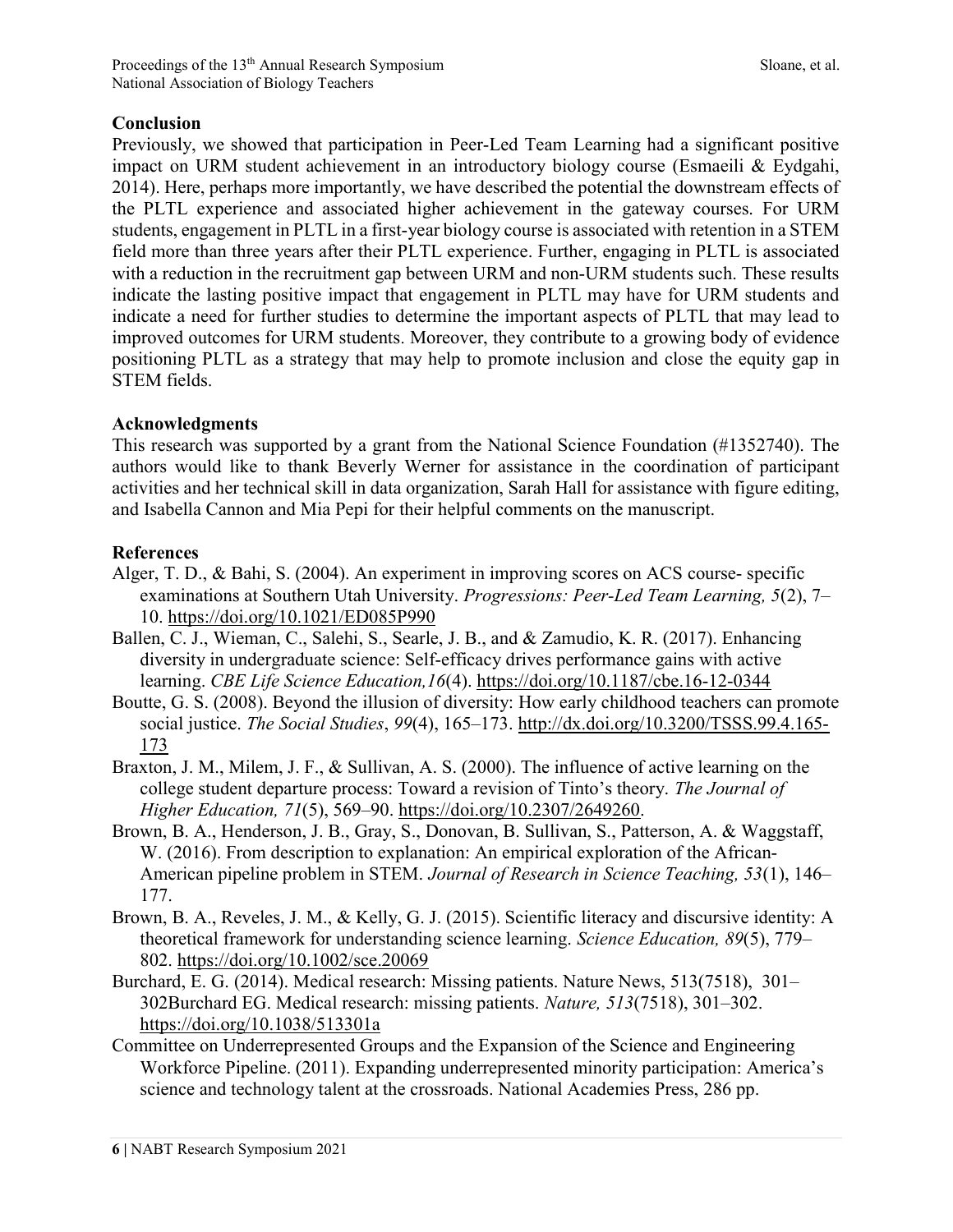- Drury, B. J., Siy, J. O., & Cheryan, S. (2011). When do female role models benefit women? The importance of differentiating recruitment from retention in STEM. Psychological Inquiry, 22(4), 265–269. https://doi.org/10.1080/1047840X.2011.620935
- Esmaeili, M., & Eydgahi, A. (2014). The relationship of active learning based courses and student motivation for pursuing STEM classes. Proceedings of the ASEE 2014 Zone 1 Conference. Accessed October 19, 2021.

http://cd14.ijme.us/papers/068\_\_Mohammadjafar%20Esmaeili,%20Ali%20Eydgahi.pdf

- Espinosa, L. L. (2011). Pipelines and pathways: women of color in undergraduate STEM majors and the college experiences that contribute to persistence. *Harvard Education Review.* 81(2), 209–241. https://psycnet.apa.org/doi/10.17763/haer.81.2.92315ww157656k3u
- Felder, R. M., Felder, G. N., & Dietz, E. J. (1998). A longitudinal study of engineering student performance and retention. V. comparisons with traditionally-taught students. Journal of English Education, 87(4), 469–480. https://doi.org/10.1002/j.2168-9830.1998.tb00381.x
- Finn, K., & Campisi, J. (2015). Implementing and evaluating a peer-led team learning approach in undergraduate anatomy and physiology. Journal of College Science Teaching, 44(6), 38– 43. https://doi.org/10.2505/4%2Fjcst15\_044\_06\_38
- Freeman, R. B., & Huang, W. (2014). Collaboration: Strength in diversity. Nature News, 513(7518), 305. https://doi.org/10.1038/513305a
- Freeman, S., Eddy, S. L., McDonough, M., Smith, M. K., Okoroafor, N., Jordt, H., & Wenderoth, M. P. (2014). Active learning increases student performance in science, engineering, and mathematics. *Proceedings of the National Academy of Sciences*, 111(23), 8410–8415. https://doi.org/10.1073/pnas.1319030111
- Fuesting, M. A. &, Diekman, A. B. (2017). Not by success alone: Role models provide pathways to communal opportunities in STEM. Personality and Social Psychology Bulletin, 43(2),:163–176. https://doi.org/10.1177%2F0146167216678857
- Gafney, L. (2001). Evaluating students' performance. Progressions: Peer-Led Team Learning, 2(2), 3–4. https://pltlis.org/wp-content/uploads/2012/10/Evaluation-Gafney-II-Dissemination-plus.pdf
- Good, C., Rattan, A., & Dweck, C. S. (2012). Why do women opt out? Sense of belonging and women's representation in mathematics. Journal of Personal Social Psychology, 102(4), 700–717. https://doi.org/10.1111/jasp.12371
- Graham, M. J., Frederick, J., Byars-Winston, A., Hunter, A. B., & Handelsman, J. (2013). Increasing persistence of college students in STEM. Science, 341(6153), 1455–1456. https://doi.org/10.1126/science.1240487
- Griffith, A. L. (2010). Persistence of women and minorities in STEM field majors: Is it the school that matters? Economics of Education Review, 29(6), 911–922. https://doi.org/10.1016/j.econedurev.2010.06.010.
- Hazari, Z., Sadler, P. M., & Sonnert, G. (2013). Research and teaching. The science identity of college students: Exploring the intersection of gender, race, and ethnicity. Journal of College Science Teaching, 42(5), 82–91. (EJ1011756). ERIC. https://eric.ed.gov/?id=EJ1011756
- HERI (Higher Education Research Institute at UCLA). (2010). Degrees of success: Bachelor's degree completion rates among initial STEM majors. Cooperative Institutional Research Program. Accessed October 19, 2021. https://heri.ucla.edu/nih/downloads/2010-Degrees-of-Success.pdf.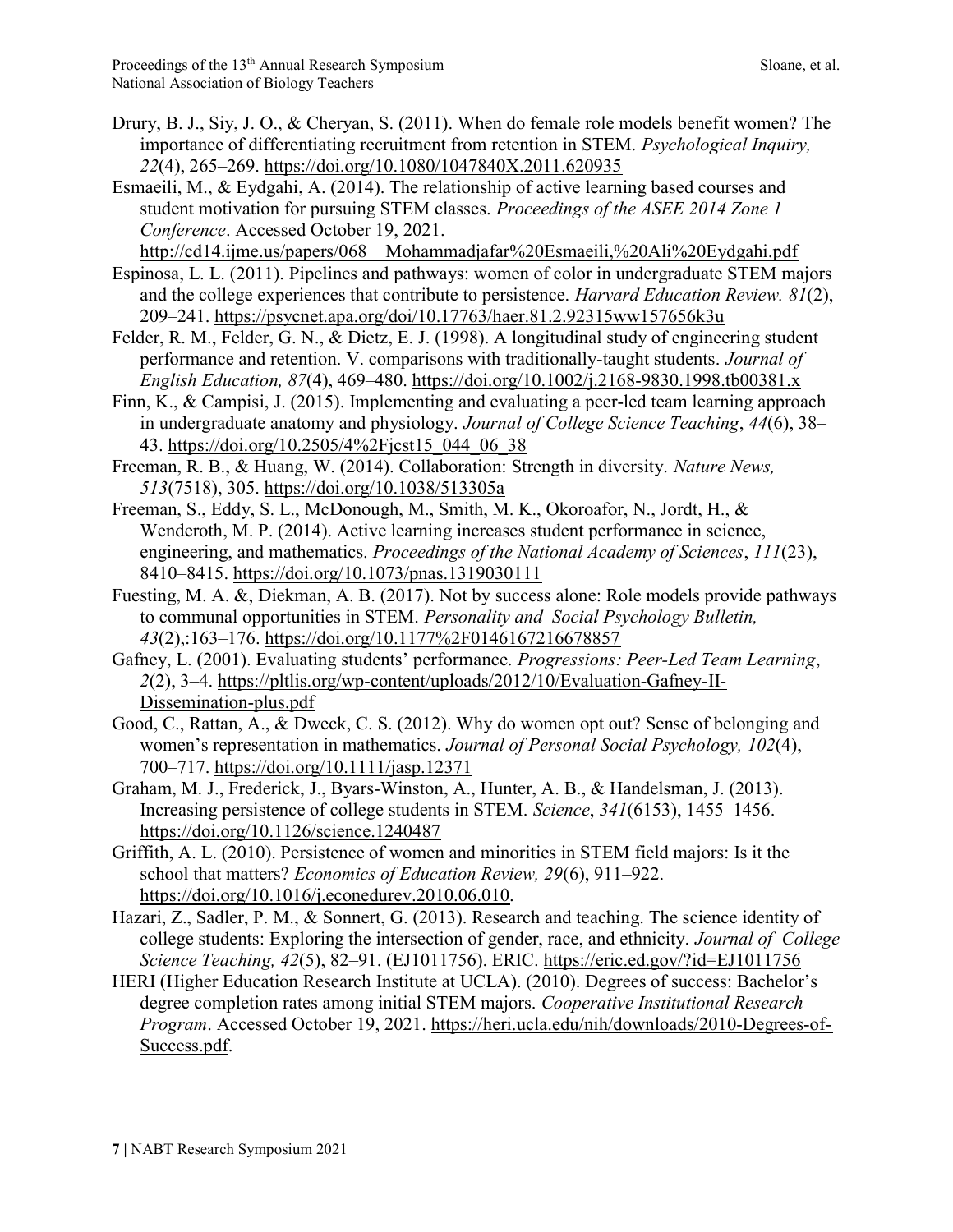- Hurtado, S., Newman, C. B., Tran, M. C., & Chang, M. J. (2010). Improving the rate of success for underrepresented racial minorities in STEM fields: Insights from a national project. New Directions for Institutional Research, 148, 5–15. https://doi.org/10.1002/ir.357
- National Science Foundation. (2021). Scholarships in science, technology, engineering, and mathematics (S-STEM). Division of Institution and Award Support. Accessed October 19, 2021. https://www.nsf.gov/pubs/2021/nsf21550/nsf21550.htm.
- Nielsen, M. W., Alegria, S., Börjeson, L., Etzkowitz, H., Falk-Krzesinski, H. J., Joshi, A., Leahey, E., Smith-Doerr, L.Woolley, A. W., & Schiebinger, L. (2017). Opinion: Gender diversity leads to better science. Proceedings of the National Academy of Sciences, 114(8), 1740–1742. https://doi.org/10.1073/pnas.1700616114.
- Olson, S., & Riordan, D. G. (2012). Engage to excel: Producing one million additional college graduates with degrees in science, technology, engineering, and mathematics. Report to the President. Executive Office of the President. (ED541511). ERIC. https://eric.ed.gov/?id=ED541511
- Ormrod, J. E., & Jones, B. D. (2018). Essentials of Educational Psychology: Big Ideas to Guide Effective Teaching. New York, NY: Pearson; 2018. 544 p.
- Ost, B. (2010). The role of peers and grades in determining major persistence in the sciences. Economics of Education Review, 29(6), 923–934. https://doi.org/10.1016/j.econedurev.2010.06.011
- Packard, B. W. L., Gagnon, J. L., LaBelle, O., Jeffers, K., & Lynn, E. (2011). Women's experiences in the STEM community college transfer pathway. Journal of Women and Minorities in Science Engineering, 17(2), 129–147. http://dx.doi.org/10.1615/JWomenMinorScienEng.2011002470
- Palmer, R. T., Maramba, D. C., & Dancy, T. E. II. (2011). A qualitative investigation of factors promoting the retention and persistence of students of color in STEM. Journal of Negro Education, 80(4), 491–504. (EJ966488). ERIC.
- Puritty, C., Strickland, L. R., Alia, E., Blonder, B., Klein, E., Kohl, M. T., McGee, E., Ridley, R., Tellman, B. & Gerber, L. R. (2017). Without inclusion, diversity initiatives may not be enough. Science, 357(6356), 1101–1102. https://doi.org/10.1126/science.aai9054
- Rask, K. (2010). Attrition in STEM fields at a liberal arts college: The importance of grades and pre-collegiate preferences. Economics of Education Review, 29(6), 892–900. https://doi.org/10.1016/j.econedurev.2010.06.013
- Rath, K. A., Peterfreund, A. R., Xenos, S. P., Bayliss, F., & Carnal, N. (2007). Supplemental instruction in introductory biology I: Enhancing the performance and retention of underrepresented minority students. CBE—Life Sciences Education, 6(3), 203–216. https://doi.org/10.1187/cbe.06-10-0198
- Shin, J. E. L., Levy, S. R. &, London, B. (2016). Effects of role model exposure on STEM and non-STEM student engagement. Journal of Applied Social Psychology, 46, 410–427. https://doi.org/10.1111/jasp.12371
- Snyder, J. J, . & Wiles, J. R. . (2015). Peer led team learning in introductory biology: Effects on peer leader critical thinking skills. PLoS One, 10(1), e0115084. http://dx.doi.org/10.1371/journal.pone.0115084
- Snyder, J. J., Carter, B. E., & Wiles, J. R. (2015). Implementation of the peer-led team-learning instructional model as a stopgap measure improves student achievement for students opting out of laboratory. CBE—Life Sciences Education, 14(1). https://doi.org/10.1187/cbe.13-08-0168